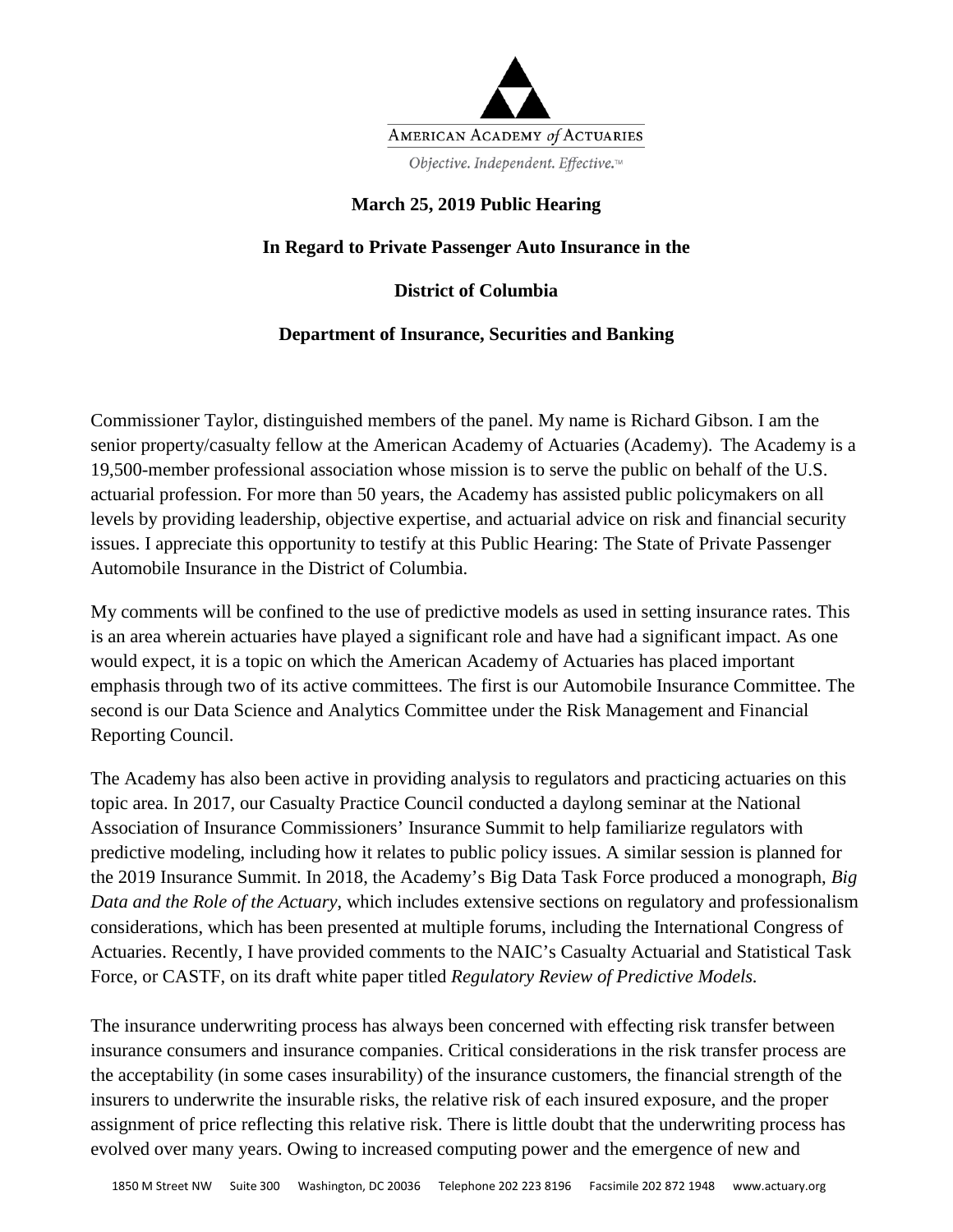abundant data sources, the pace of that evolution has accelerated in the most recent decade. As noted above, actuaries have played a key role in bringing these two developments together via new and more sophisticated models—or, what has come to be known as predictive models. The main thrust of these models has been in the areas of risk classification and more accurate price assignment. Without a doubt, they have yielded improvements. The CASTF draft paper noted above opens with the following:

Insurers' use of predictive analytics along with big data has significant potential benefits to both consumers and insurers by transforming the insurer-consumer experience into a more meaningful relationship. Predictive analytics can reveal insights into consumer behavior, lower the cost of insurance for many, and provide tools for the consumer to better control and mitigate loss. However, predictive analytic techniques are evolving rapidly and leaving many regulators without the necessary tools to effectively review insurers' use of predictive models in insurance applications.

This excerpt is in keeping with many of the points I have made above. To emphasize some of the specific benefits, I would say that many insurance consumers have realized price decreases as a result of the improved segmentation that results when predictive models are used. Further, broader availability of coverage can occur when insurers have clearer and more quantifiable understanding of the relative riskiness of their customers. However, the quoted passage also alludes to the new challenges that come with effectively reviewing the models and the rates that result from them. As stated in our *Big Data and the Role of the Actuary*:

Reviewing predictive analytics can be a challenge to regulators given the amount of data used to develop a model, the complexity of the techniques, and limited regulatory resources. Regulators also may have difficulty explaining complex models to consumers and other interested parties who are trying to understand the impact of the models on insurance rates.

Public policy is served by a well-functioning regulatory review process and can help to facilitate a well-functioning insurance industry. I am confident that actuaries can contribute meaningfully to this discussion. Another excerpt from *Big Data and the Role of the Actuary* highlights this point:

As the utilization of Big Data becomes a potential disruptor for the insurance industry, the need for professionals who are bound by a code of conduct, adhere to standards of practice and qualification, and subject to counseling and discipline if they fail to do so, will become more apparent.

To reiterate key points, rate setting has evolved in recent years to be more sophisticated via the use of predictive models. This trend is likely to continue as more industry participants adopt new models and as early adopters continue to refine their existing models. All of this creates new challenges for regulatory agencies like the District of Columbia Department of Insurance, Securities and Banking. Though these predictive models may be newer, there are existing regulations and actuarial standards of practice that still apply and form a basis for an effective process going forward. Delineating some of the more important resources is worthwhile.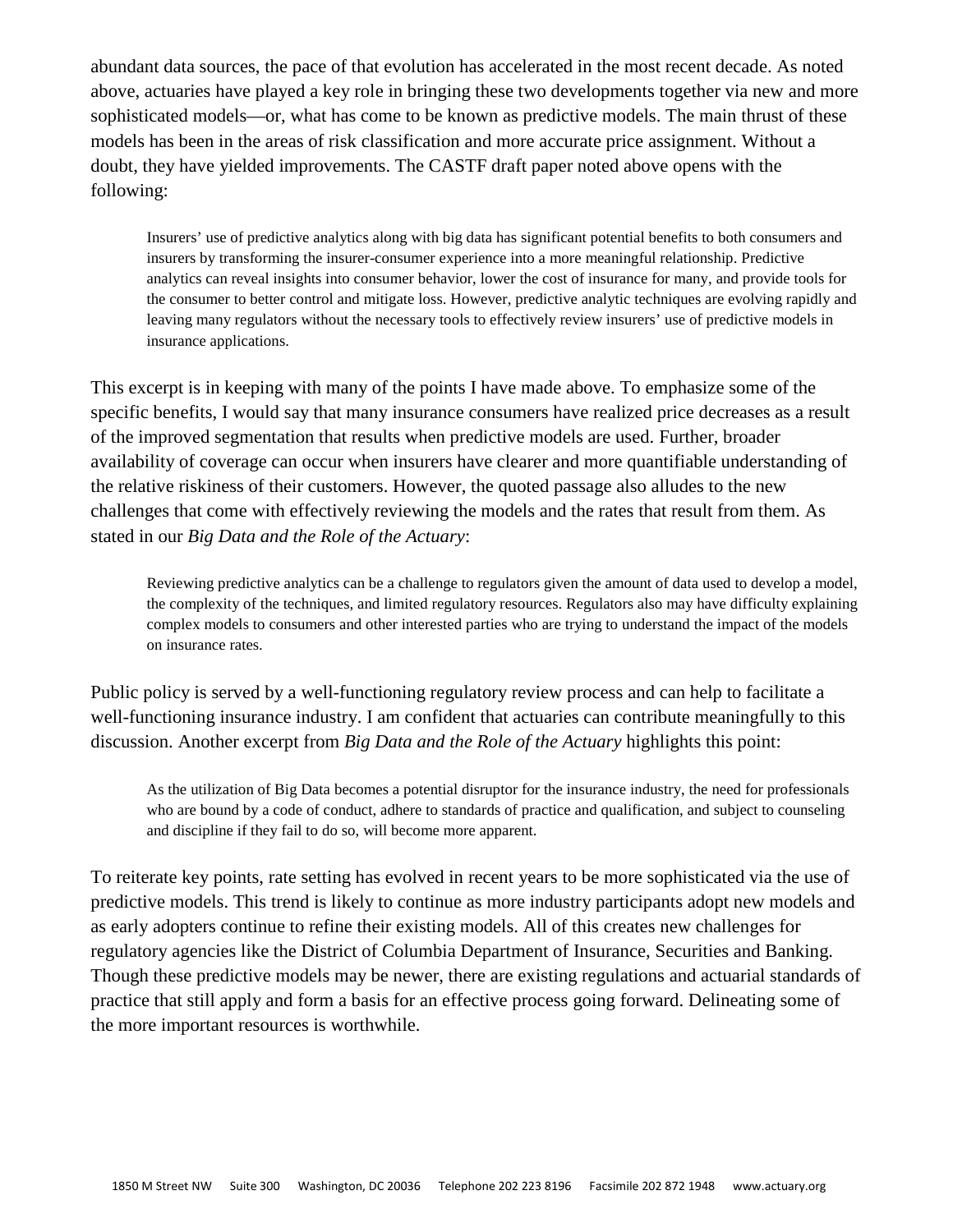# **Existing Regulatory Guidance**

Let me start with the language found in Section 31-2703 (a) of the Code of the District of Columbia. It states that rates shall not be *excessive, inadequate, or unfairly discriminatory.* Later in Section 31- 2703,  $(f)(1)$  and  $(f)(2)$  expand upon this as follows:

**(f)(1)** Every classification plan fixed, established, and promulgated by the Commissioner shall be so structured as to produce rates or premium charges which are adequate, not excessive, and not unfairly discriminatory.

**(2)** Every final rate or premium charge proposed to be used by any motor vehicle insurer shall be filed with the Commissioner and shall be adequate, not excessive, and not unfairly discriminatory. A motor vehicle insurance rate may be held by the Commissioner to be excessive if the rate is unreasonably high for the insurance provided and is not actuarially justified based on the commonly accepted actuarial principles. In determining whether rates comply with standards under this subsection, due consideration shall be given for past and prospective loss experience within and outside the District, a reasonable margin for underwriting profit and contingencies, dividends, savings, or unabsorbed premium deposits allowed or returned by insurers to their policyholders or members or subscribers, past and prospective expenses, both countrywide and in the District, and investment income earned or realized by insurers both from their unearned premiums and from their loss reserve funds. If the Commissioner finds after a hearing that a rate is not in compliance with this subsection, he shall order that its use be discontinued for any policy issued or renewed after a date specified in the order and the order may prospectively provide for premium adjustment of any policy then in force.

### **Actuarial Standards of Practice**

The Actuarial Standards Board (ASB) sets standards for appropriate actuarial practice in the United States through the development and promulgation of actuarial standards of practice (ASOPs). These ASOPs describe the procedures an actuary should follow when performing actuarial services and identify what the actuary should disclose when communicating the results of those services. The complete list of standards applies to many different situations and across various practice areas. What follows is a brief synopsis of ASOPs (the full content of each can be found at http://www.actuarialstandardsboard.org) that are germane to our discussion today:

• ASOP No.12, *Risk Classification (for all Practice Areas)*—This ASOP provides guidance to actuaries when performing professional services with respect to designing, reviewing, or changing risk classification systems. In part, it states:

The actuary should select risk characteristics that are related to expected outcomes. A relationship between a risk characteristic and an expected outcome, such as cost, is demonstrated if it can be shown that the variation in actual or reasonably anticipated experience correlates to the risk characteristic. In demonstrating a relationship, the actuary may use relevant information from any reliable source, including statistical or other mathematical analysis of available data. The actuary may also use clinical experience and expert opinion. Rates within a risk classification system would be considered equitable if differences in rates reflect material differences in expected cost for risk characteristics. In the context of rates, the word fair is often used in place of the word equitable. The actuary should consider the interdependence of risk characteristics. To the extent the actuary expects the interdependence to have a material impact on the operation of the risk classification system, the actuary should make appropriate adjustments.

The standard goes on to discuss other key considerations such as causality, objectivity, practicality, applicable law, industry practices, business practices, the intended use of the risk classification system, credibility, the impact or potential for adverse selection, and the longterm viability of the risk classification system.